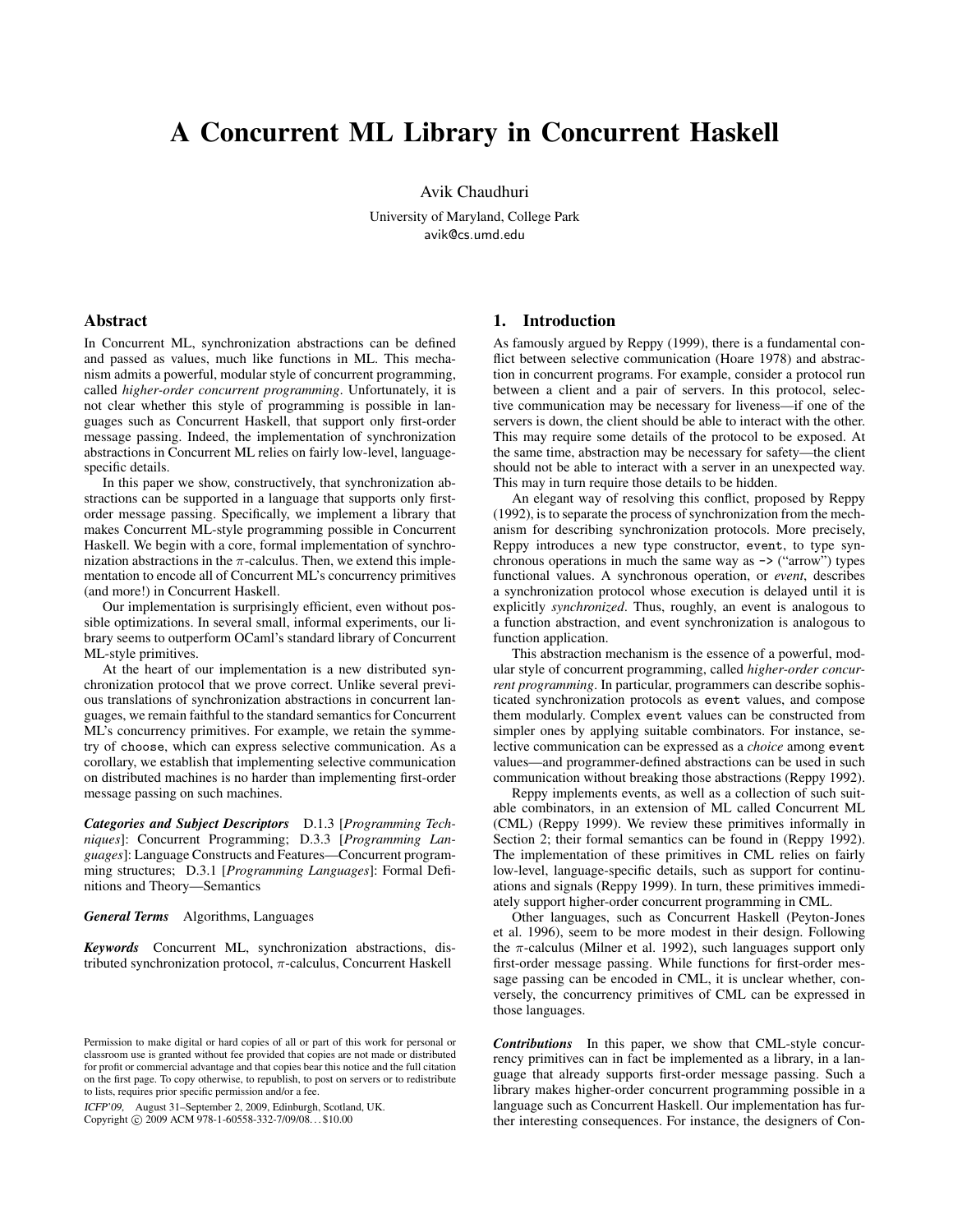current Haskell deliberately avoid a CML-style choice primitive (Peyton-Jones et al. 1996, Section 5), partly concerned that such a primitive may complicate a distributed implementation of Concurrent Haskell. By showing that such a primitive can be encoded in Concurrent Haskell itself, we eliminate that concern.

At the heart of our implementation is a new distributed protocol for synchronization of events. Our protocol is carefully designed to ensure safety, progress, and fairness. In Section 3, we formalize this protocol as an abstract state machine, and prove its correctness. Then, in Section 4, we describe a concrete implementation of this protocol in the  $\pi$ -calculus, and prove its correctness as well. This implementation can serve as a foundation for other implementations in related languages. Building on this implementation, in Sections 5, 6, and 7, we show how to encode all of CML's concurrency primitives, and more, in Concurrent Haskell. Our implementation is very concise, requiring less than 150 lines of code; in contrast, a related existing implementation (Russell 2001) requires more than 1300 lines of code.

In Section 8, we compare the performance of our library against OCaml's standard library of CML-style primitives, via several small, informal experiments. Our library consistently runs faster in these experiments, even without possible optimizations. While these experiments do not account for various differences between the underlying language implementations, especially those of threads, we think that these results are nevertheless encouraging.

Finally, we should point out that unlike several previous implementations of CML-style primitives in other languages, we remain faithful to the standard semantics for those primitives (Reppy 1999). For example, we retain the symmetry of choose, which can express selective communication. Indeed, we seem to be the first to implement a CML library that relies purely on first-order message passing, and preserves the standard semantics. We defer a more detailed discussion on related work to Section 9.

# 2. Overview of CML

In this section, we present a brief overview of CML's concurrency primitives. (Space constraints prevent us from motivating these primitives any further; the interested reader can find a comprehensive account of these primitives, with several programming examples, in (Reppy 1999).) We provide a small example at the end of this section.

Note that channel and event are polymorphic type constructors in CML, as follows:

- The type channel tau is given to channels that carry values of type tau.
- The type event tau is given to events that return values of type tau on synchronization (see the function sync below).

The combinators receive and transmit build events for synchronous communication.

receive : channel tau -> event tau transmit : channel tau -> tau -> event ()

- receive c returns an event that, on synchronization, accepts a message M on channel c and returns M. Such an event must synchronize with transmit c M.
- transmit c M returns an event that, on synchronization, sends the message M on channel c and returns () (that is, "unit"). Such an event must synchronize with receive c.

Perhaps the most powerful of CML's concurrency primitives is the combinator choose; it can nondeterministically select an event from a list of events, *so that the selected event can be synchronized*. In particular, choose can express selective communication. Several implementations need to restrict the power of choose in order to tame it (Russell 2001; Reppy and Xiao 2008). Our implementation is designed to avoid such problems (see Section 9).

choose : [event tau] -> event tau

• choose V returns an event that, on synchronization, synchronizes one of the events in list V and "aborts" the other events.

Conversely, the combinator wrapabort can specify an action that is spawned if an event is aborted by a selection.

 $urapabort$  :  $(()$  ->  $())$  -> event tau -> event tau

• wrapabort f v returns an event that either synchronizes the event v, or, if aborted, spawns a thread that runs the code f ().

The combinators guard and wrap can specify pre- and postsynchronization actions.

guard : (() -> event tau) -> event tau wrap : event tau -> (tau -> tau') -> event tau'

- guard f returns an event that, on synchronization, synchronizes the event returned by the code f ().
- wrap v f returns an event that, on synchronization, synchronizes the event v and applies the function f to the result.

Finally, the function sync can synchronize an event and return the result.

sync : event tau -> tau

By design, an event can synchronize only at some "point", where a message is either sent or accepted on a channel. Such a point, called the *commit point*, may be selected among several other candidates at run time. Furthermore, some code may be run before, and after, synchronization—as specified by guard functions, by wrap functions that enclose the commit point, and by wrapabort functions that do not enclose the commit point.

For example, consider the following value of type event (). (Here, c and c' are values of type channel ().)

```
val v =
```

```
choose
  [guard (fn () \rightarrow...;
     wrapabort ...
        (choose [wrapabort ... (transmit c ());
                  wrap (transmit c' ()) \ldots ] ) );
   guard (fn () \rightarrow...;
     wrap
        (wrapabort ... (receive c))
        ... ) ]
```
The event v describes a fairly complicated protocol that, on synchronization, selects among the communication events transmit c (), transmit c' (), and receive c, and runs some code (elided by ...s) before and after synchronization. Now, suppose that we run the following ML program.

 $val$  = spawn (fn  $() \rightarrow$  sync v); sync (receive c')

This program spawns sync v in parallel with sync (receive  $c'$ ). In this case, the event transmit  $c'$  () is selected inside v, so that it synchronizes with receive c'. The figure below depicts sync v as a tree. The point marked  $\bullet$  is the commit point; this point is selected among the other candidates, marked ◦, at run time.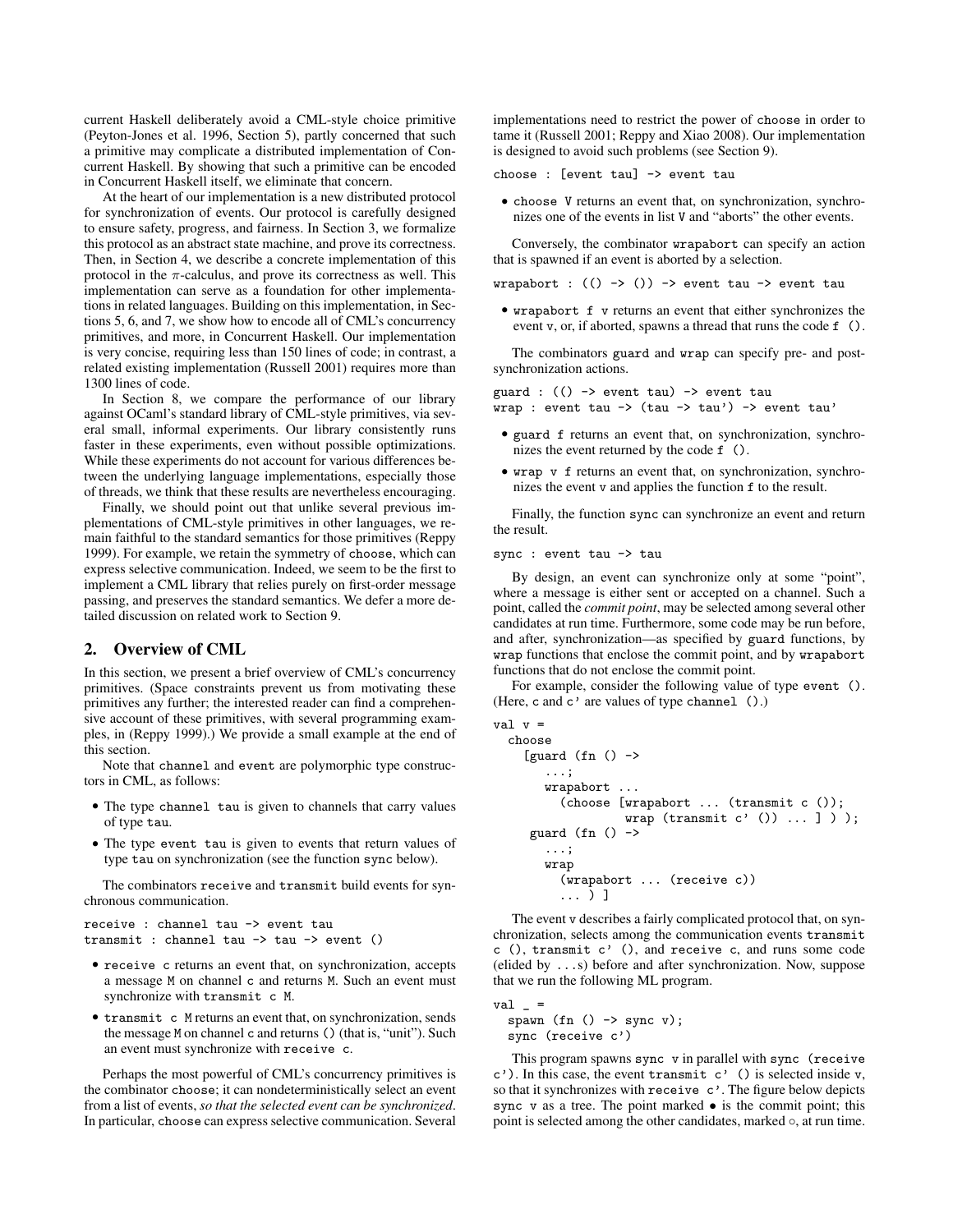Furthermore, (only) code specified by the combinators marked in boxes are run before and after synchronization, following the semantics outlined above.



# 3. A distributed protocol for synchronization

We now present a distributed protocol for synchronizing events. We focus on events that are built with the combinators receive, transmit, and choose. While the other combinators are important for describing computations, they do not fundamentally affect the nature of the protocol; we consider them later, in Sections 5 and 6.

#### 3.1 A source language

For brevity, we simplify the syntax of the source language. Let c range over channels. We use the following notations:  $\overrightarrow{\varphi}_{\ell}$  is a sequence of the form  $\varphi_1, \ldots, \varphi_n$ , where  $\ell \in 1..n$ ; furthermore,  $\{\overline{\varphi_{\ell}}\}$  is the set  $\{\varphi_1,\ldots,\varphi_n\}$ , and  $[\overline{\varphi_{\ell}}]$  is the list  $[\varphi_1,\ldots,\varphi_n]$ .

The syntax of the language is as follows.

- *Actions*  $\alpha, \beta, \ldots$  are of the form c or  $\bar{c}$  (input or output on c). Informally, actions model communication events built with receive and transmit.
- *Programs* are of the form  $S_1 | \ldots | S_m$  (parallel composition of  $S_1, \ldots, S_m$ , where each  $S_k$  ( $k \in 1..m$ ) is either an action  $\alpha$ , or a selection of actions, select( $\overrightarrow{\alpha_i}$ ). Informally, a selection of actions models the synchronization of a choice of events, following the CML function select.

select : [event tau] -> tau select  $V = sync$  (choose  $V$ )

Further, we consider only the following local reduction rule:

$$
\frac{c \in {\{\overrightarrow{\alpha_i}\}} \quad \overrightarrow{c} \in {\{\overrightarrow{\beta_j}\}}}{\text{select}(\overrightarrow{\alpha_i}) \mid \text{select}(\overrightarrow{\beta_j}) \longrightarrow c \mid \overrightarrow{c}} \quad (\text{SEL \text{COMM}})
$$

This rule models selective communication. We also consider the usual structural rules for parallel composition. However, we ignore reduction of actions at this level of abstraction.

#### 3.2 A distributed abstract state machine for synchronization

Our synchronization protocol is run by a distributed system of principals that include channels, *points*, and *synchronizers*. Informally, every action is associated with a point, and every select is associated with a synchronizer.

The reader may draw an analogy between our setting and one of arranging marriages, by viewing points as prospective brides and grooms, channels as matchmakers, and synchronizers as parents whose consents are necessary for marriages.

We formalize our protocol as a distributed abstract state machine that implements the rule (SEL COMM). Let  $\sigma$  range over states of the machine. These states are built by parallel composition |, inaction 0, and name creation  $\nu$  (Milner et al. 1992) over various states of principals.

#### States of the machine  $\sigma$

| $\sigma ::=$                        | states of the machine |  |
|-------------------------------------|-----------------------|--|
| $\sigma$   $\sigma'$                | parallel composition  |  |
|                                     | inaction              |  |
| $(\nu \overrightarrow{p_i}) \sigma$ | name creation         |  |
|                                     | state of principals   |  |
|                                     |                       |  |

The various states of principals are shown below. Roughly, principals in specific states react with each other to cause transitions in the machine, following rules that appear later in the section.

#### States of principals ς

| $\varsigma_p ::=$    | states of a point        |    |
|----------------------|--------------------------|----|
| $p \mapsto \alpha$   | active                   |    |
| $\heartsuit_p$       | matched                  |    |
| $\alpha$             | released                 |    |
| $\varsigma_c ::=$    | states of a channel      |    |
| $\odot_c$            | free                     |    |
| $\oplus_c(p,q)$      | announced                |    |
| $\varsigma_s ::=$    | states of a synchronizer |    |
| $\Box_s$             | open                     |    |
| $\boxtimes_s$        | closed                   |    |
| $\checkmark$ s(p)    | selected                 |    |
| $\times(p)$          | refused                  |    |
| $\ddot{\smile}_s(p)$ | confirmed                |    |
| $\ddot{\frown}_s$    | canceled                 |    |
| п                    |                          | л. |

Let  $p$  and  $s$  range over points and synchronizers. A synchronizer can be viewed as a partial function from points to actions; we represent this function as a parallel composition of bindings of the form  $p \mapsto \alpha$ . Further, we require that each point is associated with a unique synchronizer, that is, for any s and  $s', s \neq s' \Rightarrow \text{dom}(s) \cap$  $dom(s') = \varnothing$ .

The semantics of the machine is described by the local transition rules shown below, plus the usual structural rules for parallel composition, inaction, and name creation as in the  $\pi$ -calculus (Milner et al. 1992).

Operational semantics  $\sigma \longrightarrow \sigma'$ 

(1) 
$$
p \mapsto c \mid q \mapsto \overline{c} \mid \odot_c \longrightarrow \heartsuit_p \mid \heartsuit_q \mid \oplus_c (p,q) \mid \odot_c
$$

$$
(2.i) \quad \frac{p \in \text{dom}(s)}{\nabla_p \mid \Box_s \longrightarrow \checkmark_s(p) \mid \boxtimes_s}
$$

$$
(2.ii) \quad \frac{p \in \text{dom}(s)}{\heartsuit_p \mid \boxtimes_s \longrightarrow \times (p) \mid \boxtimes_s}
$$

(3.i) 
$$
\checkmark_s(p) | \checkmark_{s'}(q) | \oplus_c (p,q) \longrightarrow \check{\smile}_s (p) | \check{\smile}_{s'} (q)
$$

$$
(3.ii) \quad \checkmark_s(p) \mid \times (q) \mid \oplus_c (p,q) \longrightarrow \dot{\frown}_s
$$

$$
(3.iii) \quad \times (p) \mid \checkmark_s(q) \mid \oplus_c (p,q) \longrightarrow \ddot{\frown}_s
$$

$$
(3. \text{iv}) \quad \times (p) \mid \times (q) \mid \oplus_c (p, q) \longrightarrow 0
$$

$$
(4.i) \quad \frac{s(p) = \alpha}{\frac{1}{\alpha} \cdot s(p) \cdot \alpha}
$$

(4.ii)  $\therefore$   $s \triangleq (\nu \overrightarrow{p_i})$  ( $\Box$ <sub>s</sub> | s) where dom( $s$ ) = { $\overrightarrow{p_i}$ }

Intuitively, these rules may be read as follows.

- (1) Two points  $p$  and  $q$ , bound to complementary actions on channel c, react with c, so that p and q become matched  $(\heartsuit_p$  and  $\heartsuit_q$ ) and the channel announces their match ( $\oplus_c(p,q)$ ).
- $(2.i-ii)$  Next, p (and likewise, q) reacts with its synchronizer s. If the synchronizer is open  $(\Xi_s)$ , it now becomes closed  $(\mathbb{Z}_s)$ ,<br>and n is declared selected by  $s$  ( $\angle$  (n)) If the synchronizer is and p is declared selected by  $s(\checkmark(s))$ . If the synchronizer is already closed, then p is refused  $(\times(p))$ .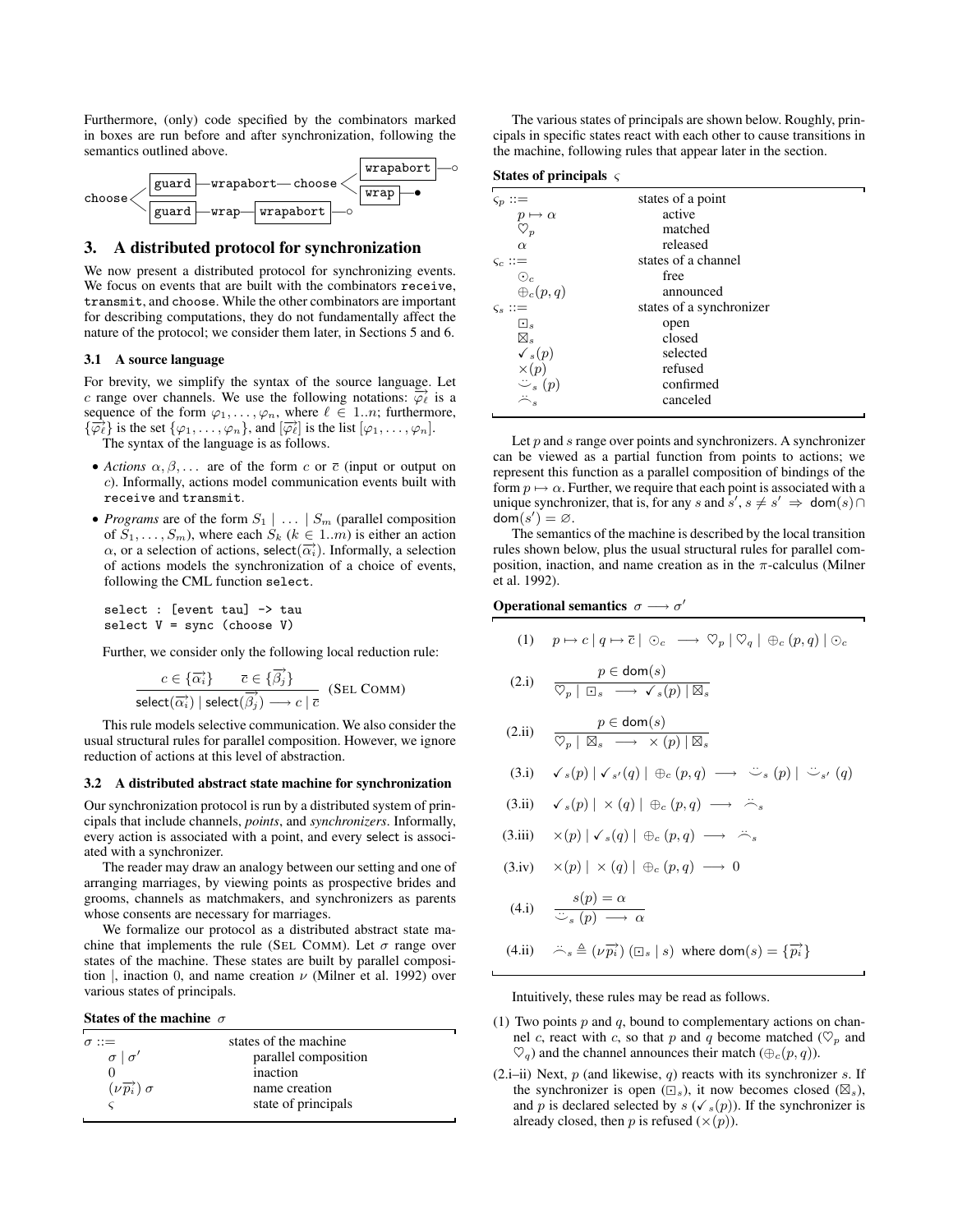- $(3.i-iv)$  If both p and q are selected, c confirms the selections to both parties  $(\psi_s (p)$  and  $\psi_{s'} (q)$ . If only one of them is selected, c cancels that selection  $(\neg s)$ .
- (4.i–ii) If the selection of  $p$  is confirmed, the action bound to  $p$ is released. Otherwise, the synchronizer "reboots" with fresh names for the points in its domain.

## 3.3 Compilation

Next, we show how programs in the source language are compiled on to this machine. Let  $\Pi$  denote indexed parallel composition; using this notation, for example, we can write a program  $S_1 \mid \ldots \mid S_m$  as  $\Pi_{k \in 1 \ldots m} S_k$ . Suppose that the set of channels in a program  $\Pi_{k \in 1..m} S_k$  is C. We compile this program to the state  $\Pi_{c \in \mathcal{C}} \odot_c \|\Pi_{k \in 1..m} \mathcal{S}_k,$  where

$$
\widetilde{S} \triangleq \begin{cases} \alpha & \text{if } S = \alpha \\ (\nu \overrightarrow{p_i}) \ (\Box_s \mid s) & \text{if } S = \text{select}(\overrightarrow{\alpha_i}), i \in 1..n \text{, and} \\ s = \Pi_{i \in 1..n} \ (p_i \mapsto \alpha_i) \text{ for fresh names } \overrightarrow{p_i} \end{cases}
$$

### 3.4 Correctness

We prove that our protocol is correct, that is, the abstract machine correctly implements (SEL COMM), by showing that the compilation from programs to states satisfies *safety*, *progress*, and *fairness*. Roughly, safety implies that any sequence of transitions in the state machine can be mapped to some sequence of reductions in the language. Furthermore, progress and fairness imply that any sequence of reductions in the language can be mapped to some sequence of transitions in the state machine. (The formal definitions of these properties are complicated because transitions in the machine have much finer granularity than reductions in the language; see below.)

Let a *denotation* be a list of actions. The denotations of programs and states are derived by the function  $\lceil \cdot \rceil$ , as follows. (Here  $\forall$  denotes concatenation over lists.)

#### Denotations of programs and states  $\Box$

| $\lceil \alpha \rceil = \lceil \alpha \rceil$<br>$\lceil \mathsf{select}(\overrightarrow{\alpha_i}) \rceil = \lceil \rceil$ |                                                                                      | $\lceil S_1 \rceil \ldots \lceil S_m \rceil = \lceil S_1 \rceil \oplus \cdots \oplus \lceil S_m \rceil$                                                                                                                                                |
|-----------------------------------------------------------------------------------------------------------------------------|--------------------------------------------------------------------------------------|--------------------------------------------------------------------------------------------------------------------------------------------------------------------------------------------------------------------------------------------------------|
|                                                                                                                             |                                                                                      | $\begin{array}{ccc} \nabla \sigma & \sigma^{\prime} \nabla & = & \nabla \sigma \nabla \uplus \nabla \sigma^{\prime} \nabla \end{array}$                                                                                                                |
|                                                                                                                             | $\begin{array}{cc} \nabla \cdot 0 & = & \begin{bmatrix} \end{bmatrix} \n\end{array}$ |                                                                                                                                                                                                                                                        |
| $\int (\nu \overrightarrow{p_i}) \sigma^{\dagger} = \int \sigma^{\dagger}$                                                  |                                                                                      |                                                                                                                                                                                                                                                        |
|                                                                                                                             |                                                                                      | $\begin{array}{rcl} \nabla \varsigma^{\mathsf{T}} & = & \left\{ \begin{array}{cc} [\alpha] & \text{if } \varsigma = \alpha \\ [1mm] \text{if } \varsigma = \alpha \end{array} \right. \\ \nabla \varsigma^{\mathsf{T}} & \text{otherwise} \end{array}$ |

Informally, the denotation of a program or state is the list of released actions in that program or state. Now, if a program is compiled to some state, then the denotations of the program and the state coincide. Furthermore, we expect that as intermediate programs and states are produced during execution (and other actions are released), the denotations of those intermediate programs and states remain in coincidence. Formally, we prove the following theorem (Chaudhuri 2009).

THEOREM 3.1 (Correctness of the abstract state machine). *Let* C *be the set of channels in a program*  $\Pi_{k\in 1..m} S_k$ *. Then* 

$$
\Pi_{k\in 1..m} S_k \sim \Pi_{c\in \mathcal{C}} \odot_c |\Pi_{k\in 1..m} \widetilde{S}_k
$$

*where*  $\sim$  *is the largest relation such that*  $P \sim \sigma$  *iff* 

**(Invariant)**  $\sigma \longrightarrow^* \sigma'$  for some  $\sigma'$  such that  $\ulcorner \mathcal{P} \urcorner = \ulcorner \sigma' \urcorner;$ **(Safety)** if  $\sigma \longrightarrow \sigma'$  for some  $\sigma'$ , then  $\mathcal{P} \longrightarrow^* \mathcal{P}'$  for some  $\mathcal{P}'$ *such that*  $\mathcal{P}' \sim \sigma'$ ;

- **(Progress)** if  $P \longrightarrow$  *, then*  $\sigma \longrightarrow^+ \sigma'$  and  $P \longrightarrow P'$  for some  $\sigma'$  and  $\mathcal{P}'$  such that  $\mathcal{P}' \sim \sigma'$ ;
- **(Fairness)** if  $P \longrightarrow P'$  for some  $P'$ , then  $\sigma_0 \longrightarrow \ldots \longrightarrow \sigma_n$  for *some*  $\sigma_0, \ldots, \sigma_n$  *such that*  $\sigma_n = \sigma$ ,  $\mathcal{P} \sim \sigma_i$  *for all*  $0 \leq i \leq n$ , and  $\sigma_0 \longrightarrow^+ \sigma'$  for some  $\sigma'$  such that  $\mathcal{P}' \sim \sigma'$ .

Informally, the above theorem guarantees that any sequence of program reductions can be simulated by some sequence of state transitions, and vice versa, such that

- from any intermediate program, it is always possible to simulate any transition of a related intermediate state;
- from any intermediate state,
	- it is always possible to simulate some reduction of a related intermediate program;
	- further, by backtracking, it is always possible to simulate any reduction of that program.

#### 3.5 Example

Consider the program

$$
\mathsf{select}(\overline{x}, \overline{y}) \mid \mathsf{select}(y, z) \mid \mathsf{select}(\overline{z}) \mid \mathsf{select}(x)
$$

By (SEL COMM), this program can reduce to

$$
\overline{x} \mid z \mid \overline{z} \mid x
$$

with denotation  $[\overline{x}, z, \overline{z}, x]$ , or to

$$
\overline{y} | y |
$$
 select $(\overline{z}) |$  select $(x)$ 

with denotation  $[\overline{y}, y]$ .

The original program is compiled to the following state.

$$
\begin{array}{c|c|c|c|c|c|c|c|c} \hline \circlearrowleft_{x} & \circlearrowleft_{y} & \circlearrowleft_{y} & \circlearrowleft_{y} & \circlearrowleft_{y} & \circlearrowleft_{y} & \circlearrowleft_{y} & \circlearrowleft_{y} & \circlearrowleft_{y} & \circlearrowleft_{y} & \circlearrowleft_{y} & \circlearrowleft_{y} & \circlearrowleft_{y} & \circlearrowleft_{y} & \circlearrowleft_{y} & \circlearrowleft_{y} & \circlearrowleft_{y} & \circlearrowleft_{y} & \circlearrowleft_{y} & \circlearrowleft_{y} & \circlearrowleft_{y} & \circlearrowleft_{y} & \circlearrowleft_{y} & \circlearrowleft_{y} & \circlearrowleft_{y} & \circlearrowleft_{y} & \circlearrowleft_{y} & \circlearrowleft_{y} & \circlearrowleft_{y} & \circlearrowleft_{y} & \circlearrowleft_{y} & \circlearrowleft_{y} & \circlearrowleft_{y} & \circlearrowleft_{y} & \circlearrowleft_{y} & \circlearrowleft_{y} & \circlearrowleft_{y} & \circlearrowleft_{y} & \circlearrowleft_{y} & \circlearrowleft_{y} & \circlearrowleft_{y} & \circlearrowleft_{y} & \circlearrowleft_{y} & \circlearrowleft_{y} & \circlearrowleft_{y} & \circlearrowleft_{y} & \circlearrowleft_{y} & \circlearrowleft_{y} & \circlearrowleft_{y} & \circlearrowleft_{y} & \circlearrowleft_{y} & \circlearrowleft_{y} & \circlearrowleft_{y} & \circlearrowleft_{y} & \circlearrowleft_{y} & \circlearrowleft_{y} & \circlearrowleft_{y} & \circlearrowleft_{y} & \circlearrowleft_{y} & \circlearrowleft_{y} & \circlearrowleft_{y} & \circlearrowleft_{y} & \circlearrowleft_{y} & \circlearrowleft_{y} & \circlearrowleft_{y} & \circlearrowleft_{y} & \circlearrowleft_{y}
$$

This state describes the states of several principals:

- channels  $\odot_x$ ,  $\odot_y$ ,  $\odot_z$ ;
- points  $p_{\bar{x}} \mapsto \overline{x}, p_{\bar{y}} \mapsto \overline{y}, p_y \mapsto y, p_z \mapsto z, p_{\bar{z}} \mapsto \overline{z}, p_x \mapsto x;$
- synchronizers  $\Box_{(p_{\bar{x}}\mapsto\overline{x}\,\,|\,\, p_{\bar{y}}\mapsto\overline{y})}$ ,  $\Box_{(p_{y}\mapsto y\,\,|\,\, p_{z}\mapsto z)}$ ,  $\Box_{(p_{\bar{z}}\mapsto\overline{z})}$ ,  $\Box(p_x \rightarrow x)$ .

This state can eventually transition to

$$
\odot_x \mid \odot_y \mid \odot_z \mid \overline{x} \mid z \mid \overline{z} \mid x \mid \sigma_{gc}
$$

with denotation  $[\overline{x}, z, \overline{z}, x]$ , or to

$$
\begin{array}{c|c|c|c|c|c|c|c} \hline \circ_{x} & \circ_{y} & \circ_{z} & \overline{y} & y & \sigma_{gc} \\ & & & & & & \\ \hline & & & & & & \\ \hline & & & & & & \\ \hline & & & & & & \\ \hline & & & & & & & \\ \hline & & & & & & & \\ \hline & & & & & & & & \\ \hline & & & & & & & & & \\ \hline & & & & & & & & & \\ \hline \end{array}
$$

with denotation  $[\overline{y}, y]$ . In these states,  $\sigma_{gc}$  can be garbage-collected, and is separated out for readability.

$$
\sigma_{gc} \triangleq (\nu p_{\bar{x}}, p_{\bar{y}}, p_y, p_z, p_{\bar{z}}, p_x) (\boxtimes_{(p_{\bar{x}} \mapsto \overline{x} + p_{\bar{y}} \mapsto \overline{y})} |\boxtimes_{(p_y \mapsto y + p_z \mapsto z)} |\boxtimes_{(p_z \mapsto \overline{z})} |\boxtimes_{(p_x \mapsto x)})
$$

Let us examine the state with denotation  $[\overline{y}, y]$ , and trace the transitions to this state. In this state, the original synchronizers are all closed (see  $\sigma_{qc}$ ). We can conclude that the remaining points  $p_{\bar{z}} \mapsto \bar{z}$  and  $p_x \mapsto x$  and their synchronizers  $\Box_{(p_{\bar{z}} \mapsto \bar{z})}$  and  $\square_{(p_x \mapsto x)}$  were produced by rebooting their original synchronizers with fresh names  $p_{\bar{z}}$  and  $p_x$ . Indeed, in a previous round of the protocol, the original points  $p_{\bar{z}} \mapsto \bar{z}$  and  $p_x \mapsto x$  were matched with the points  $p_z \mapsto z$  and  $p_{\overline{x}} \mapsto \overline{x}$ , respectively; however, the latter points were refused by their synchronizers  $\Box_{(p_y \mapsto y \mid p_z \mapsto z)}$  and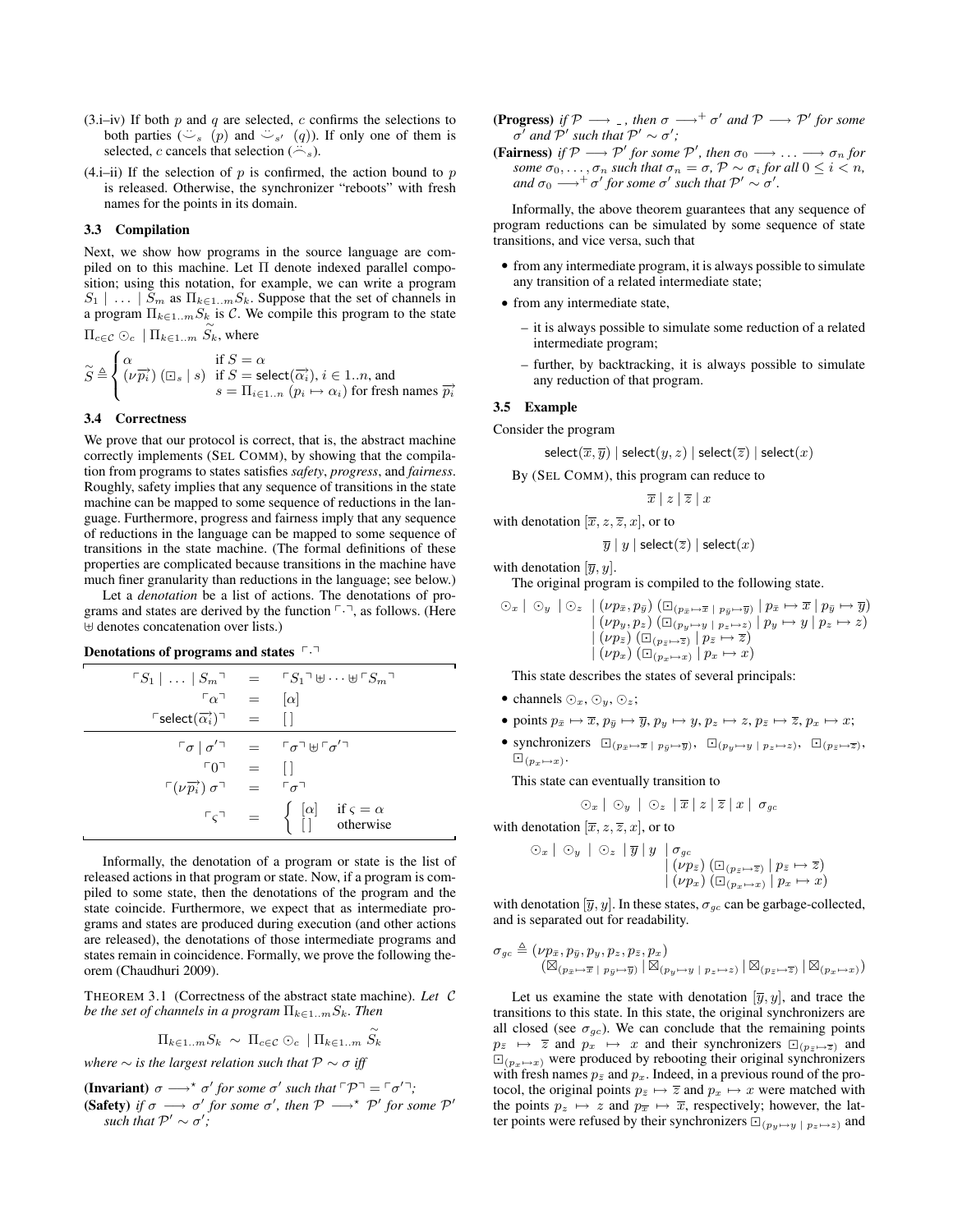$\Xi_{(p_{\bar{x}}\mapsto\overline{x}+p_{\bar{y}}\mapsto\overline{y})}$  (to accommodate the selected communication on  $y$  in that round); these refusals in turn necessitated the cancellations  $\ddot{P}(p_{\overline{z}} \mapsto \overline{z})$  and  $\ddot{P}(p_x \mapsto x)$ .

# 4. Higher-order concurrency in the  $\pi$ -calculus

While we have an abstract state machine that correctly implements (SEL COMM), we do not yet know if the local transition rules in Section 3.2 can be implemented faithfully, say by first-order message-passing. We now show how these rules can be implemented concretely in the  $\pi$ -calculus (Milner et al. 1992).

The  $\pi$ -calculus is a minimal concurrent language that allows processes to dynamically create channels with fresh names and communicate such names over channels. This language forms the core of Concurrent Haskell. Let  $a, b, x$  range over names. The syntax of processes is as follows.

#### Processes π

| $\pi ::=$                                                 | processes            |  |
|-----------------------------------------------------------|----------------------|--|
| $\pi   \pi'$                                              | parallel composition |  |
|                                                           | inaction             |  |
| $(\nu a)\pi$                                              | name creation        |  |
| $\overline{a}\langle b \rangle$ . $\pi$<br>$a(x)$ . $\pi$ | output               |  |
|                                                           | input                |  |
| $\overrightarrow{\pi}$                                    | replication          |  |
|                                                           |                      |  |

Processes have the following informal meanings.

- $\pi | \pi'$  behaves as the parallel composition of  $\pi$  and  $\pi'$ .
- 0 does nothing.
- ( $\nu a$ )  $\pi$  creates a channel with fresh name a and continues as  $\pi$ ; the scope of  $a$  is  $\pi$ .
- $\overline{a}\langle b \rangle$ .  $\pi$  sends the name b on channel a, and continues as  $\pi$ .
- $a(x)$ .  $\pi$  accepts a name on channel a, binds it to x, and continues as  $\pi$ ; the scope of x is  $\pi$ .
- $\pi$  behaves as the parallel composition of an unbounded number of copies of  $\pi$ ; this construct, needed to model recursion, can be eliminated with recursive process definitions.

A formal operational semantics can be found in (Milner et al. 1992). Of particular interest are the following reduction rule for communication:

$$
a(x)
$$
.  $\pi | \overline{a} \langle b \rangle$ .  $\pi'$   $\longrightarrow \pi \{b/x\} | \pi'$ 

and the following structural rule for scope extrusion:

$$
\frac{a \text{ is fresh in } \pi}{\pi \mid (\nu a) \pi' \equiv (\nu a) \left( \pi \mid \pi' \right)}
$$

The former rule models the communication of a name b on a channel  $\alpha$ , from an output process to an input process (in parallel);  $b$  is substituted for  $x$  in the remaining input process. The latter rule models the extrusion of the scope of a fresh name  $a$  across a parallel composition. These rules allow other derivations, such as the following for communication of fresh names:

$$
\frac{b \text{ is fresh in } a(x). \pi}{a(x). \pi \mid (\nu b) \overline{a} \langle b \rangle. \pi' \equiv (\nu b) \left( \pi \{ b/x \} \mid \pi' \right)}
$$

### 4.1 A  $\pi$ -calculus model of the abstract state machine

We interpret states of our machine as  $\pi$ -calculus processes that run at points, channels, and synchronizers. These processes reduce by communication to simulate transitions in the abstract state machine. In this setting:

- Each point is identified with a fresh name  $p$ .
- $\bullet$  Each channel  $c$  is identified with a pair of fresh names  $(i^{[c]}, o^{[c]})$ , on which it accepts messages from points that are bound to input or output actions on c.
- $\bullet$  Each synchronizer is identified with a fresh name  $s$ , on which it accepts messages from points in its domain.

Informally, the following sequence of messages are exchanged in any round of the protocol.

- A point p (at state  $p \mapsto c$  or  $p \mapsto \overline{c}$ ) begins by sending a message to c on its respective input or output name  $i^{[c]}$  or  $o^{[c]}$ ; the message contains a fresh name *candidate*<sup>[p]</sup> on which p expects a reply from c.
- When c (at state  $\odot_c$ ) gets a pair of messages on  $i^{[c]}$  and  $o^{[c]}$ , say from p and another point q, it replies by sending messages on *candidate*<sup>[p]</sup> and *candidate*<sup>[q]</sup> (reaching state  $\bigoplus_{c}(p,q) \, | \, \bigodot_c$ ; these messages contain fresh names *decision*<sup>[p]</sup> and  $decision^{[q]}$  on which c expects replies from the synchronizers for p and q.
- On receiving a message from c on candidate<sup>[p]</sup>, p (reaching state  $\heartsuit_p$ ) tags the message with its name and forwards it to its synchronizer on the name s.
- If  $p$  is the first point to send such a message on  $s$  (that is,  $s$  is at state  $\Box_s$ ), a pair of fresh names  $(confirm^{[p]}, cancel^{[p]})$  is sent back on  $decision^{[p]}$  (reaching state  $\checkmark_s(p) | \mathfrak{A}_s$ ); for each subsequent message accepted on s, say from  $p'$ , a blank message is sent back on  $\text{decision}^{[p']}$  (reaching state  $\times$   $(p') | \boxtimes_s$ ).
- On receiving messages from the respective synchronizers of  $p$ and q on decision<sup>[p]</sup> and decision<sup>[q]</sup>, c inspects the messages and responds.
	- If both  $(\text{confirm}^{[p]}, \_)$  and  $(\text{confirm}^{[q]}, \_)$  have come in, signals are sent back on *confirm*<sup>[p]</sup> and *confirm*<sup>[q]</sup>.
	- If only  $($ , cancel<sup>[p]</sup>) has come in (and the other message is blank), a signal is sent back on  $cancel^{[p]}$ ; likewise, if only  $($ , cancel<sup>[q]</sup>) has come in, a signal is sent back on cancel<sup>[q]</sup>.
- If s gets a signal on *confirm*<sup>[p]</sup> (reaching state  $\psi_s$  (p)), it signals on p to continue. If s gets a signal on  $cancel^{[p]}$  (reaching state  $\ddot{\sim}_s$ ), it "reboots" with fresh names for the points in its domain, so that those points can begin another round.

Below we formalize this interpretation of states as (recursively defined) processes. For convenience, we let the interpreted states carry some auxiliary state variables in  $[\![...]\!]$ ; these state variables represent names that are created at run time. The state variables carried by any state are unique to that state. Thus, they do not convey any new, distinguishing information about that state.

For simplicity, we leave states of the form  $\alpha$  uninterpreted, and consider them inactive. We define  $\hat{\alpha}$  as shorthand for  $i^{[c]}$  if  $\alpha$  is of the form c, and  $o^{[c]}$  if  $\alpha$  is of the form  $\overline{c}$ .

Programs in the source language are now compiled to processes in the  $\pi$ -calculus. Suppose that the set of channels in a program  $\Pi_{k\in 1..m}S_k$  is C. We compile this program to the process  $(\nu_{c \in \mathcal{C}} \; i^{[c]}, o^{[c]}) \; (\Pi_{c \in \mathcal{C}} \odot_c \; | \; \Pi_{k \in 1..m} \; \widetilde{S}_k),$  where

$$
\widetilde{S} \triangleq \begin{cases} \alpha & \text{if } S = \alpha \\ (\nu s, \overrightarrow{p_i}) & \text{if } S = \text{select}(\overrightarrow{\alpha_i}), \\ (\overrightarrow{\Box}_s \mid \Pi_{i \in 1..n}(p_i \mapsto \alpha_i)[\![s, \hat{\alpha}_i]\!]) & i \in 1..n \text{, and} \\ s, \overrightarrow{p_i} \text{ are fresh names} \end{cases}
$$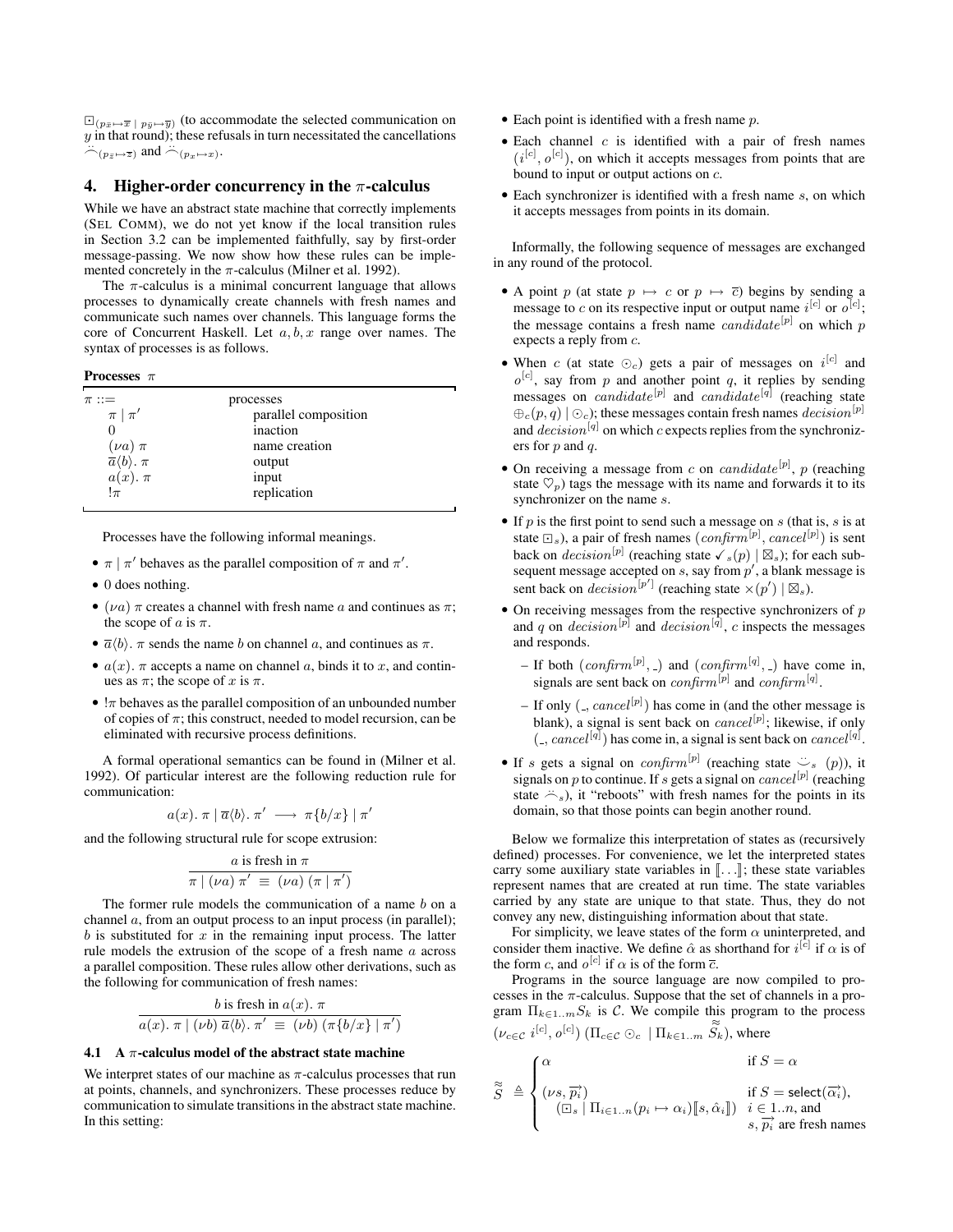## Interpretation of states as processes

# States of a point

 $(p \mapsto c)[\![s, i^{[c]}\!] \triangleq$  $(\nu \; candidate^{[p]}) \; \overline{i^{[c]}} \langle candidate^{[p]} \rangle$ . candidate<sup>[p]</sup> (decision<sup>[p]</sup>).  $\mathcal{O}_p[\![\mathit{decision}^{[p]}, s, c]\!]$ 

- $(q \mapsto \overline{c}) \llbracket s, o^{[c]} \rrbracket \triangleq$
- $(\nu \; candidate^{[q]}) \; \overline{o^{[c]}} \langle candidate^{[q]} \rangle$ . candidate<sup>[q]</sup> (decision<sup>[q]</sup>).  $\heartsuit_q[[\mathit{decision}^{[q]}, s, \overline{c}]]$

 $\mathcal{Q}_p[[\text{decision}^{[p]}, s, \alpha]] \triangleq$  $\overline{s}\langle p, \text{decision}^{[p]}\rangle. p()$ . α

## States of a channel

 $\bigcirc_c [i^{[c]}, o^{[c]}] \triangleq$  $i^{[c]}$ (candidate<sup>[p]</sup>).  $o^{[c]}$ (candidate<sup>[q]</sup>).  $((\nu \text{ decision}^{[p]}, \text{decision}^{[q]})$  $candidate^{[p]} \langle decision^{[p]} \rangle$ .  $candidate^{[q]} \langle decision^{[q]} \rangle$ .  $\oplus_c (p,q) [\nparallel c^{[p]}, decision^{[q]}] \$ <br> $\odot_c [\![i^{[c]}, o^{[c]}]\!]$ 

$$
\oplus_c(p,q)[\mathit{decision}^{[p]},\mathit{decision}^{[q]}]\triangleq \\ (\mathit{decision}^{[p]}(\mathit{confirm}^{[p]},\mathit{cancel}^{[q]})).\\ (\mathit{decision}^{[q]}(\mathit{confirm}^{[q]},\mathit{cancel}^{[p]})).\\ \mathit{confirm}^{[p]} \langle \rangle.\mathit{confirm}^{[q]} \langle \rangle. \ 0 \\ |\mathit{decision}^{[p]} \langle \rangle. \ 0 \\ |\mathit{decision}^{[p]} \langle \rangle. \ 0) \\ |\mathit{decision}^{[p]}(\rangle. \ 0) \\ (\mathit{decision}^{[q]}(\mathit{confirm}^{[q]},\mathit{cancel}^{[q]})).\\ \mathit{cancel}^{[q]} \langle \rangle. \ 0 \\ |\mathit{decision}^{[q]}(\rangle. \ 0) \\ |\mathit{decision}^{[q]}(\rangle. \ 0))
$$

# States of a synchronizer

 $\Box_s \triangleq$  $s(p, decision^{[p]})$ .  $(\checkmark s(p)\llbracket decision^{[p]}\rrbracket | \boxtimes_s)$ 

 $\boxtimes_s$   $\triangleq$ 

 $s(p, decision^{[p]})$ .  $(\times(p)\llbracket decision^{[p]}\rrbracket | \boxtimes_s)$ 

 $\checkmark$ <sub>s</sub>(p)[decision<sup>[p]</sup>]  $\triangleq$ 

 $(\nu \ \text{confirm}^{[p]}, \text{cancel}^{[p]}) \ \text{decision}^{[p]} \langle \text{confirm}^{[p]}, \text{cancel}^{[p]} \rangle$ .  $( \text{confirm}^{[p]}(.) \ \ \ddots \ \ _s (p)$  $| \mathit{cancel}^{[p]}(.) \rightarrow s)$ 

 $\times_{s}(p)[\underline{decision}^{[p]}] \triangleq$ 

 $decision^{[p]} \langle \rangle. 0$ 

$$
\stackrel{\cdot \cdot}{\mathop{\bar{\bar{\mathit{p}}}}\nolimits} (p) \triangleq \atop \overline{p}\langle \rangle .0
$$

$$
\ddot{\frown}_s \triangleq (\nu s, \overrightarrow{p_i}) \left( \boxdot_s |\prod_{i \in 1..n} (p_i \mapsto \alpha_i) [\![s, \hat{\alpha}_i]\!]\right) \ \text{where $\mathsf{dom}(s) = \{\overrightarrow{p_i}\}, i \in 1..n$, and $\forall i \in 1..n$. } s(p_i) = \alpha_i
$$

Let  $\Uparrow$  be a partial function from processes to states that, for any state  $\sigma$ , maps its interpretation as a process back to  $\sigma$ . For any process  $\pi$  such that  $\Uparrow \pi$  is defined, we define its denotation  $\ulcorner \pi \urcorner$  to be  $\lceil \uparrow \pi \rceil$ ; the denotation of any other process is undefined. We then prove the following theorem (Chaudhuri 2009), closely following the proof of Theorem 3.1.

THEOREM 4.1 (Correctness of the  $\pi$ -calculus implementation). Let C be the set of channels in a program  $\Pi_{k\in 1..m}S_k$ . Then

$$
\Pi_{k \in 1..m} S_k \approx (\nu_{c \in \mathcal{C}} \; i^{[c]}, o^{[c]}) \left( \Pi_{c \in \mathcal{C}} \odot_c \; | \; \Pi_{k \in 1..m} \; \widetilde{S}_k \right)
$$

*where*  $\approx$  *is the largest relation such that*  $P \approx \pi$  *iff* 

**(Invariant)**  $\pi \longrightarrow^* \pi'$  for some  $\pi'$  such that  $\ulcorner \mathcal{P} \urcorner = \ulcorner \pi' \urcorner;$ 

- **(Safety)** if  $\pi \longrightarrow \pi'$  for some  $\pi'$ , then  $P \longrightarrow^* P'$  for some  $P'$ *such that*  $P' \approx \pi'$ ;
- **(Progress)** if  $P \longrightarrow$  *, then*  $\pi \longrightarrow^+ \pi'$  and  $P \longrightarrow P'$  for some  $\pi'$  and  $\mathcal{P}'$  such that  $\mathcal{P}' \approx \pi'$ ;
- **(Fairness)** if  $\mathcal{P} \longrightarrow \mathcal{P}'$  for some  $\mathcal{P}'$ , then  $\pi_0 \longrightarrow \ldots \longrightarrow \pi_n$  for *some*  $\pi_0, \ldots, \pi_n$  *such that*  $\pi_n = \pi$ ,  $\mathcal{P} \approx \pi_i$  *for all*  $0 \leq i < n$ , and  $\pi_0 \longrightarrow^+ \pi'$  for some  $\pi'$  such that  $\mathcal{P}' \approx \pi'$ .

# 5. A CML library in Concurrent Haskell

We now proceed to code a full CML-style library for events in a fragment of Concurrent Haskell with first-order message passing (Peyton-Jones et al. 1996). This fragment is close to the  $\pi$ calculus, so we can simply lift our implementation of Section 4.1. Going further, we remove the restrictions on the source language: a program can be any well-typed Haskell program. We implement not only receive, transmit, choose, and sync, but also new, guard, wrap, and wrapabort. Finally, we exploit Haskell's type system to show how events can be typed under the standard IO monad (Gordon 1994; Peyton-Jones and Wadler 1993).

Before we proceed, let us briefly review Concurrent Haskell's concurrency primitives. (The reader may wish to refer (Peyton-Jones et al. 1996) for details.) These primitives support concurrent I/O computations, such as forking threads and communicating on *mvars*—which are synchronized mutable variables, similar to  $\pi$ calculus channels (see below).

Note that MVar and IO are polymorphic type constructors in Concurrent Haskell, as follows:

- The type MVar tau is given to a communication cell that carries values of type tau.
- The type IO tau is given to a computation that yields results of type tau, with possible side effects via communication.

We rely on the following semantics of MVar cells.

- A cell can carry at most one value at a time, that is, it is either empty or full.
- The function newEmptyMVar :: IO (MVar tau) returns a fresh cell that is empty.
- The function takeMVar :: MVar tau -> IO tau is used to read from a cell; takeMVar m blocks if the cell m is empty, else gets the content of m (thereby emptying it).
- The function putMVar :: MVar tau -> tau -> IO () is used to write to a cell; putMVar m M blocks if the cell m is full, else puts the term M in m (thereby filling it).

Further, we rely on the following semantics of IO computations; see (Peyton-Jones and Wadler 1993) for details.

• The function forkI0 :: I0 ()  $\rightarrow$  I0 () is used to spawn a concurrent computation; forkI0 f forks a thread that runs the computation f.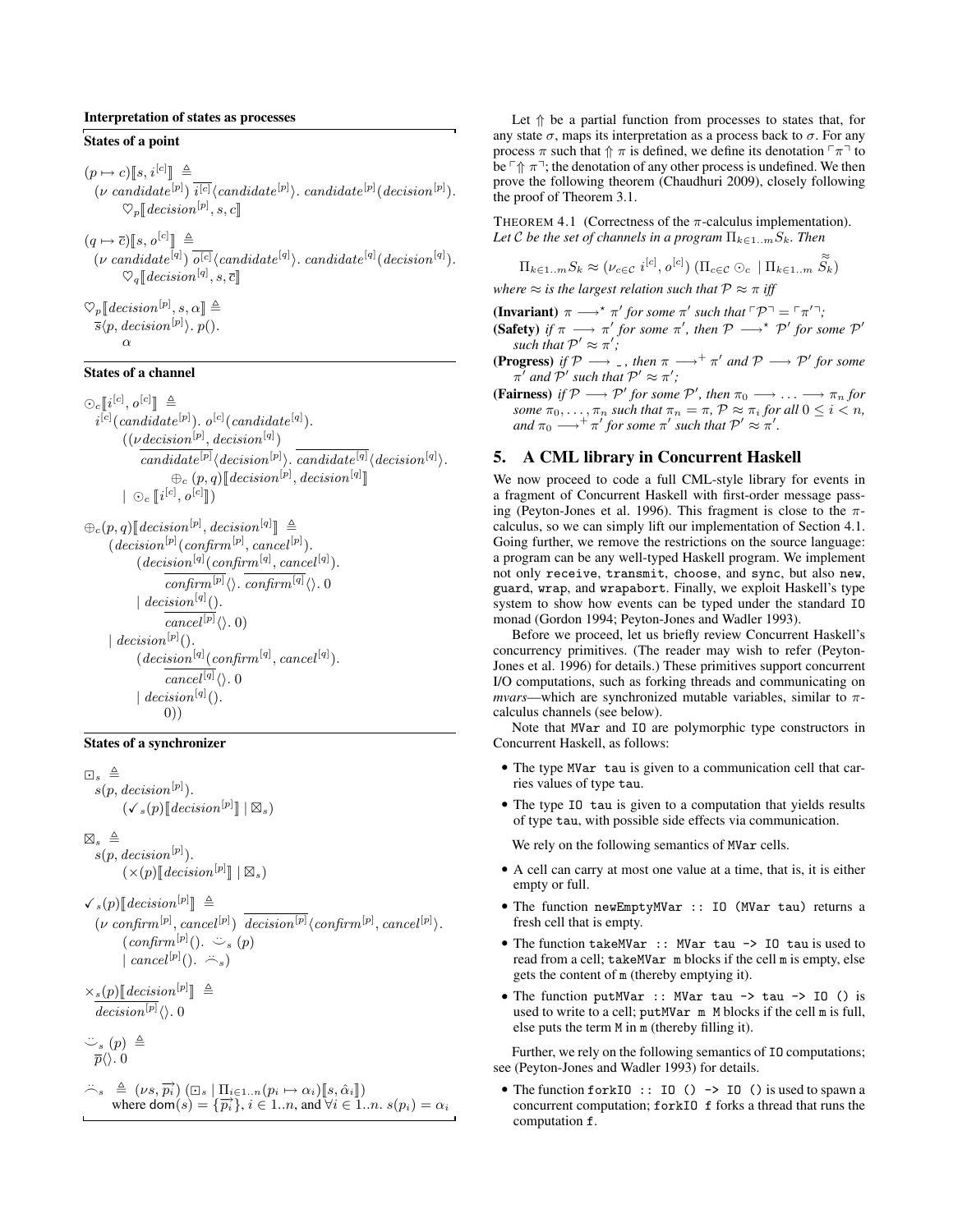- The function return :: tau -> IO tau is used to inject a value into a computation.
- Computations can be sequentially composed by "piping". We use Haskell's convenient do {...} notation for this purpose, instead of applying the underlying piping function

(>>=) :: IO tau -> (tau -> IO tau') -> IO tau'

Thus,  $e.g.,$  we write do  $\{x \leq - \text{takeMVar } m; \text{ putMVar } m \geq \}$ instead of takeMVar  $m \gg = \x \rightarrow$  putMVar  $m \times$ .

Our library provides the following CML-style functions for programming with events in Concurrent Haskell.<sup>1</sup> (Observe the differences between ML and Haskell types for these functions. Since Haskell is purely functional, we must embed types for computations, with possible side-effects via communication, within the IO monad. Further, since evaluation in Haskell is lazy, we can discard  $\lambda$ -abstractions that simply "delay" eager evaluation.)

```
new :: IO (channel tau)
receive :: channel tau -> event tau
transmit :: channel tau -> tau -> event ()
guard :: IO (event tau) -> event tau
wrap :: event tau \rightarrow (tau \rightarrow IO tau') \rightarrow event tau'
choose :: [event tau] -> event tau
wrapabort :: IO () -> event tau -> event tau
sync :: event tau -> IO tau
```
In this section, we focus on events that are built without wrapabort; the full implementation appears in Section 6.

## 5.1 Type definitions

We begin by defining the types of cells on which messages are exchanged in our protocol (recall the discussion in Section 4.1).<sup>2</sup>

These cells are of the form i and o (on which points initially send messages to channels), candidate (on which channels reply back to points), s (on which points forward messages to synchronizers), decision (on which synchronizers inform channels), confirm and cancel (on which channels reply back to synchronizers), and p (on which synchronizers finally signal to points).

```
type In = MVar Candidate
type Out = MVar Candidate
type Candidate = MVar Decision
type Synchronizer = MVar (Point, Decision)
type Decision = MVar (Maybe (Confirm, Cancel))
type Confirm = MVar ()
type Cancel = MVar ()
type Point = MVar ()
```
Below, we use the following typings for the various cells used in our protocol: i :: In, o :: Out, candidate :: Candidate, s :: Synchronizer, decision :: Decision, confirm :: Confirm, cancel :: Cancel, and p :: Point.

We now show code run by points, channels, and synchronizers in our protocol. This code may be viewed as a typed version of the π-calculus code in Section 4.1.

#### 5.2 Protocol code for points

The protocol code run by points abstracts on a cell s for the associated synchronizer, and a name p for the point itself. Depending on whether the point is for input or output, the code further abstracts on an input cell i or output cell o, and an associated action alpha.

```
AtPointI :: Synchronizer -> Point -> In ->
             IO tau -> IO tau
AtPointI s p i alpha = do {
  candidate <- newEmptyMVar;
  putMVar i candidate;
  decision <- takeMVar candidate;
  putMVar s (p,decision);
  takeMVar p;
  alpha
}
AtPointO :: Synchronizer -> Point -> Out ->
             IO () \rightarrow IO ()
AtPointO s p o alpha = do {
  candidate <- newEmptyMVar;
  putMVar o candidate;
  decision <- takeMVar candidate;
  putMVar s (p,decision);
  takeMVar p;
  alpha
}
```
We instantiate the function  $A t$  Point I in the code for receive, and the function AtPointO in the code for transmit. These associate appropriate point principals to any events constructed with receive and transmit.

#### 5.3 Protocol code for channels

The protocol code run by channels abstracts on an input cell i and an output cell o for the channel.

```
AtChan :: In \rightarrow Out \rightarrow IO ()
AtChan i o = do {
  candidate_i <- takeMVar i;
  candidate_o <- takeMVar o;
  forkIO (AtChan i o);
  decision_i <- newEmptyMVar;
  decision_o <- newEmptyMVar;
  putMVar candidate_i decision_i;
  putMVar candidate_o decision_o;
  x_i <- takeMVar decision_i;
  x_o <- takeMVar decision_o;
  case (x_i,x_o) of
    (Nothing, Nothing) ->
      return ()
    (Just(_,cancel_i), Nothing) ->
      putMVar cancel_i ()
    (Nothing, Just(_,cancel_o)) ->
      putMVar cancel_o ()
    (Just(confirm_i, _), Just(confirm_o, _)) -> do {
      putMVar confirm_i ();
      putMVar confirm_o ()
    }
}
```
We instantiate this function in the code for new. This associates an appropriate channel principal to any channel created with new.

#### 5.4 Protocol code for synchronizers

The protocol code run by synchronizers abstracts on a cell s for that synchronizer and some "rebooting code" reboot, provided later.

<sup>&</sup>lt;sup>1</sup> Instead of wrapabort, some implementations of CML provide the combinator withnack. Their expressive powers are exactly the same (Reppy 1999). Providing withnack is easier with an implementation strategy that relies on negative acknowledgments. Since our implementation strategy does not rely on negative acknowledgments, we stick with wrapabort.

 $2$  In Haskell, the type Maybe tau is given to a value that is either Nothing, or of the form Just v where v is of type tau.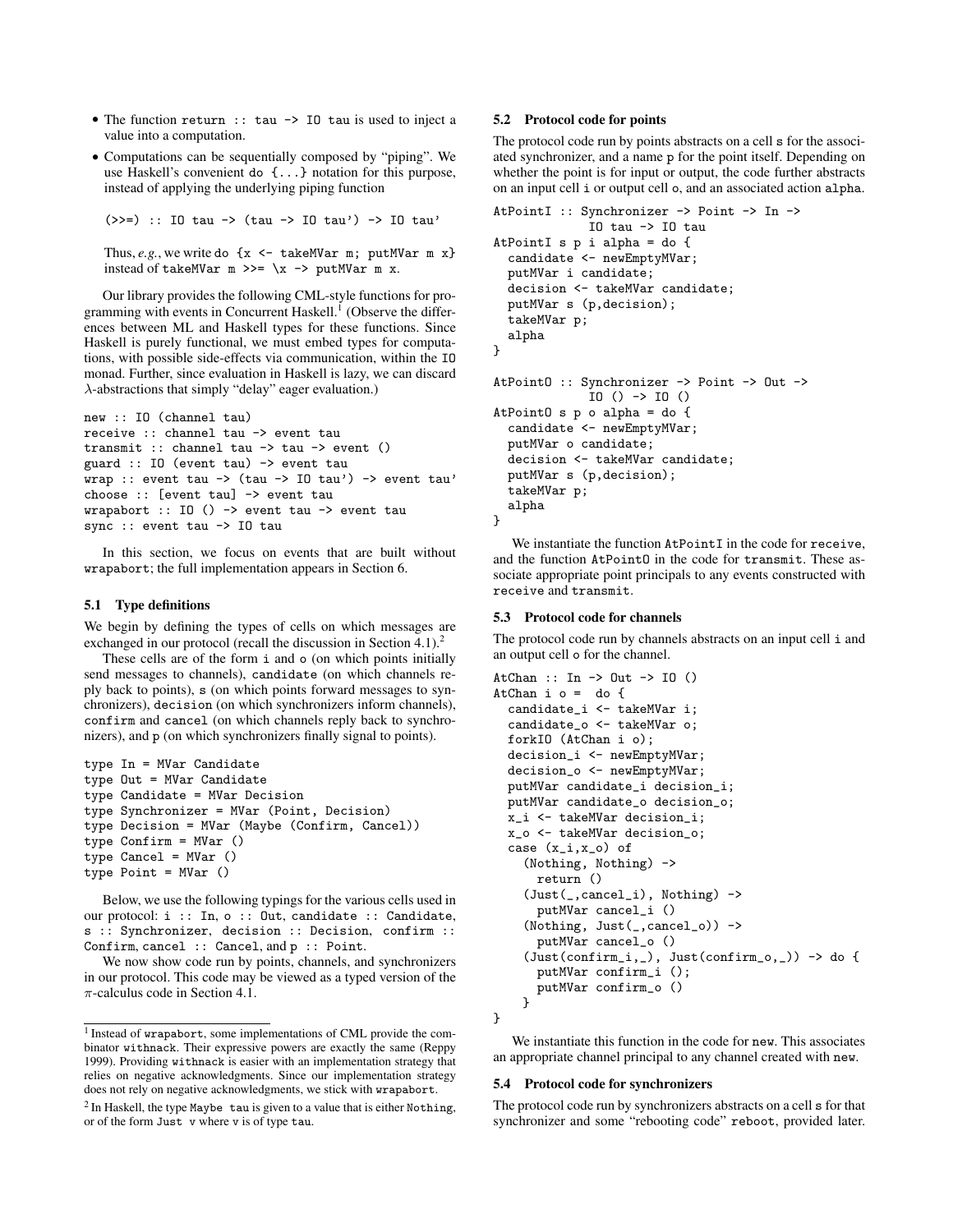```
(We encode a loop with the function fix :: (tau -> tau) ->
tau; the term fix f reduces to f (fix f).)
AtSync :: Synchronizer \rightarrow IO () \rightarrow IO ()
AtSync s reboot = do {
  (p,decision) <- takeMVar s;
  forkIO
    (fix (\iter \rightarrow do {
       (p',decision') <- takeMVar s;
      putMVar decision' Nothing;
      iter
     } ) );
  confirm <- newEmptyMVar;
  cancel <- newEmptyMVar;
  putMVar decision (Just (confirm,cancel));
  forkIO
    (do {
      takeMVar confirm;
      putMVar p ()
     } );
  takeMVar cancel;
  reboot
}
```
We instantiate this function in the code for sync. This associates an appropriate synchronizer principal to any application of sync.

## 5.5 Translation of types

Next, we translate types for channels and events. The Haskell types for ML channel and event values are:

type channel tau = (In, Out, MVar tau) type event tau = Synchronizer -> IO tau

An ML channel is a Haskell MVar tagged with a pair of input and output cells. An ML event is a Haskell IO function that abstracts on a synchronizer cell.

#### 5.6 Translation of functions

We now translate functions for programming with events. We begin by encoding the ML function for creating channels.

```
new :: IO (channel tau)
new = do {
 i <- newEmptyMVar;
 o <- newEmptyMVar;
 forkIO (AtChan i o);
 m <- newEmptyMVar;
 return (i,o,m)
}
```
• The term new spawns an instance of AtChan with a fresh pair of input and output cells, and returns that pair along with a fresh MVar cell that carries messages for the channel.

Next, we encode the ML combinators for building communication events. Recall that a Haskell event is an IO function that abstracts on the cell of its synchronizer.

```
receive :: channel tau -> event tau
receive (i, o, m) = \succeq s \rightarrow do {
  p <- newEmptyMVar;
  AtPointI s p i (takeMVar m)
}
transmit :: channel tau -> tau -> event ()
transmit (i, o, m) M = \succeq s \rightarrow do {
  p <- newEmptyMVar;
  AtPointO s p o (putMVar m M)
}
```
- The term receive c s runs an instance of AtPointI with the synchronizer s, a fresh name for the point, the input cell for channel c, and an action that inputs on c.
- The term transmit c M s is symmetric; it runs an instance of AtPointO with the synchronizer s, a fresh name for the point, the output cell for channel c, and an action that outputs term M on c.

Next, we encode the ML combinators for specifying pre- and post-synchronization actions.

```
guard :: IO (event tau) -> event tau
guard f = \succeq s \rightarrow do {
  v \leftarrow f;
   v s
}
wrap :: event tau \rightarrow (tau \rightarrow IO tau') \rightarrow event tau'
wrap v f = \succeq s \rightarrow do {
  x \leftarrow v s;
  f x
}
```
- The term guard f s runs the computation f and passes the synchronizer s to the event returned by the computation.
- The term wrap v f s passes the synchronizer s to the event v and pipes the returned value to function f.

Next, we encode the ML combinator for choosing among a list of events. (We encode recursion over a list with the function foldM :: (tau' -> tau -> IO tau') -> tau' -> [tau]  $\rightarrow$  10 tau'. The term foldM f x [] reduces to return x, and the term foldM f x [v, V] reduces to do  $\{x \leq f \mid x \leq y\}$ foldM  $f \times V$ .)

```
choose :: [event tau] -> event tau
choose V = \succeq s \rightarrow do {
  temp <- newEmptyMVar;
  foldM (\_ - \rightarrow \_ v \rightarrowforkIO (do {
          x \leftarrow v s;putMVar temp x
        } ) )
     () V;
  takeMVar temp
}
```
• The term choose V s spawns a thread for each event v in V, passing the synchronizer s to v; any value returned by one of these threads is collected in a fresh cell temp and returned.

Finally, we encode the ML function for event synchronization.

```
sync :: event tau -> IO tau
sync v = do {
  temp <- newEmptyMVar;
  forkIO
    (fix (\iter \rightarrow do {
       s <- newEmptyMVar;
       forkIO (AtSync s iter);
       x \leftarrow v s;putMVar temp x
     } ) );
  takeMVar temp
}
```
• The term sync v recursively spawns an instance of AtSync with a fresh synchronizer s and passes s to the event v; any value returned by one of these instances is collected in a fresh cell temp and returned.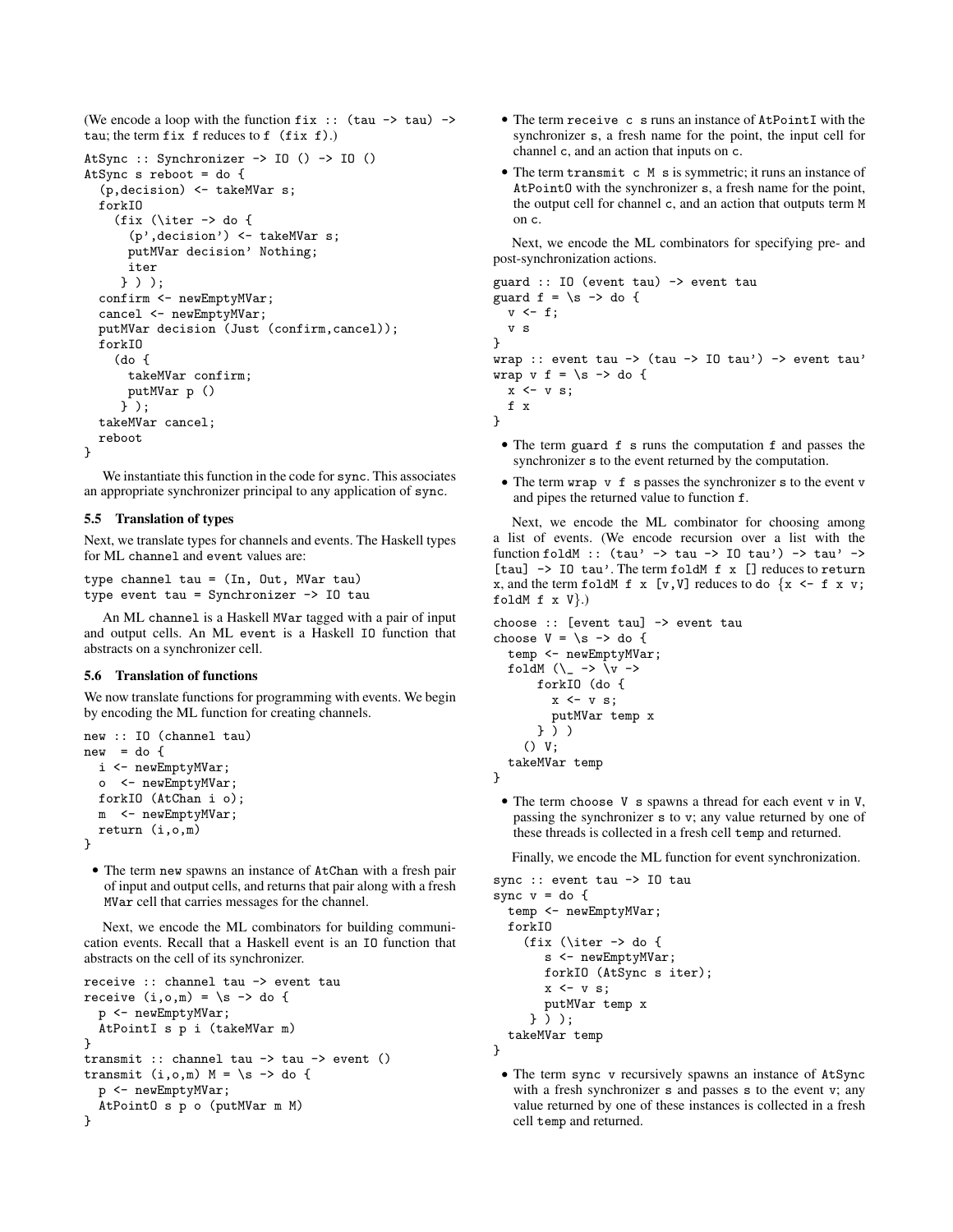# 6. Implementation of wrapabort

The implementation of the previous section does not account for wrapabort. We now show how wrapabort can be handled by enriching the type for events.

Recall that abort actions are spawned only at events that do not enclose the commit point. Therefore, in an encoding of wrapabort, it makes sense to "name" events with the sets of points they enclose. Note that such names may not be static. In particular, for an event built with guard, we need to run the guard functions to compute the set of points that such an event encloses. Thus, we do not name events at compile time. Instead, we introduce events as principals in our protocol; each event is named *in situ* by computing the list of points it encloses at run time. This list is carried on a fresh cell name :: Name for that event.

type Name = MVar [Point]

Further, each synchronizer carries a fresh cell abort :: Abort on which it accepts wrapabort functions from events, tagged with the list of points they enclose.

```
type Abort = MVar ([Point], IO ())
```
The protocol code run by points and channels remains the same. We only add a handler for wrapabort functions to the protocol code run by synchronizers. Accordingly, that code now abstracts on an abort cell.

```
AtSync :: Synchronizer -> Abort -> IO () -> IO ()
AtSync s abort X = do {
  ...;
  forkIO (do {
    ...;
    fix (\iter -> do {
      (P,f) <- takeMVar abort;
      forkIO iter;
      if (elem p P) then return ()
      else f
    } )
  } );
  ...
}
```
Now, after signaling the commit point p to continue, the synchronizer continues to accept abort code f on abort; such code is spawned only if the list of points P, enclosed by the event that sends that code, does not include p.

The enriched Haskell type for event values is as follows.

type event tau =

Synchronizer -> Name -> Abort -> IO tau

Now, an ML event is a Haskell IO function that abstracts on a synchronizer, an abort cell, and a name cell that carries the list of points the event encloses.

The Haskell function new does not change. We highlight minor changes in the remaining translations. We begin with the functions receive and transmit. An event built with either function is named by a singleton containing the name of the enclosed point.

```
receive (i, o, m) = \s -> \name -> \abort -> do...;
  forkIO (putMVar name [p]);
  ...
}
transmit (i, o, m) M = \s -> \name -> \abort -> do {
  ...;
  forkIO (putMVar name [p]);
  ...
}
```
In the function choose, a fresh name' cell is passed to each event in the list of choices; the names of those events are concatenated to name the choose event.

```
choose V = \s -> \name -> \abot + -> do...;
  P <-
    foldM (\P \rightarrow \forall v \rightarrowdo {
         name' <- newEmptyMVar;
         forkIO (do {
           x \leftarrow v s name' abort;
           ...
         } );
         P' <- takeMVar name';
         putMVar name' P';
         return (P' + P)} ) [] V;
  forkIO (putMVar name P);
  ...
}
```
We now encode the ML combinator for specifying abort actions.

```
wrapabort :: IO () \rightarrow event tau \rightarrow event tau
wrapabort f v = \s -> \name -> \abort -> doforkIO (do {
    P <- takeMVar name;
    putMVar name P;
    putMVar abort (P,f)
  } );
  v s name abort
}
```
• The term wrapabort f v s name abort spawns a thread that reads the list of enclosed events P on the cell name and sends the function f along with P on the cell abort; the synchronizer s is passed to the event v along with name and abort.

The functions guard and wrap remain similar.

```
guard f = \s -> \name -> \abot + \to \text{-> } dv \leftarrow f;
  v s name abort
}
wrap v f = \s -> \name -> \abot -> \cdotsx <- v s name abort;
  f x
}
```
Finally, in the function sync, a fresh abort cell is now passed to AtSync, and a fresh name cell is created for the event to be synchronized.

```
sync v = do {
  ...;
  forkIO (fix (\iter -> do {
    ...;
    name <- newEmptyMVar;
    abort <- newEmptyMVar;
    forkIO (AtSync s abort iter);
    x \leftarrow v s name abort;
    ...
 } ) );
  ...
}
```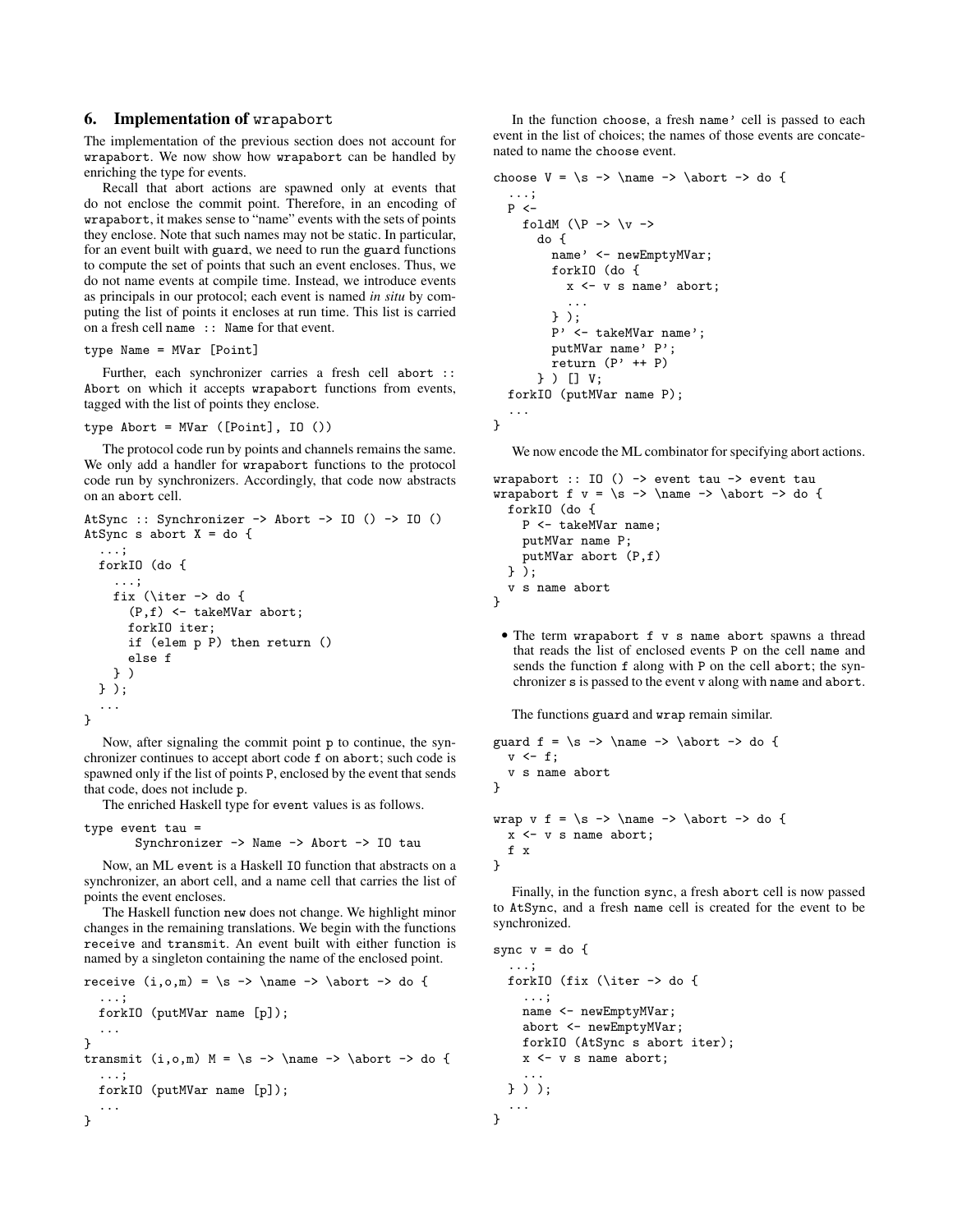# 7. Implementation of communication guards

Beyond the standard primitives, some implementations of CML further consider primitives for *guarded communication*. In particular, Russell (2001) implements such primitives in Concurrent Haskell, but his implementation strategy is fairly specialized—for example, it requires a notion of guarded events (see Section 9 for a discussion on this issue). We show that in contrast, our implementation strategy can accommodate such primitives with little effort.

Specifically, we wish to support the following receive combinator, that can carry a communication guard.

```
receive :: channel tau -> (tau -> Bool) -> event tau
```
Intuitively, (receive c cond) synchronizes with (transmit c M) only if cond M is true.

In our implementation, we make minor adjustments to the types of cells on which messages are exchanged between points and channels.

```
type In tau = MVar (Candidate, tau -> Bool)
type Out tau = MVar (Candidate, tau)
type Candidate = MVar (Maybe Decision)
```
Next, we adjust the protocol code run by points and channels. Input and output points bound to actions on c now send their conditions and messages to c. A pair of points is matched only if the message sent by one satisfies the condition sent by the other.

```
AtChan :: In tau \rightarrow Out tau \rightarrow IO ()
AtChan i o = do {
  (candidate_i,cond) <- takeMVar i;
  (candidate_o,M) <- takeMVar o;
  ...;
  if (cond M) then do {
    ...;
    putMVar candidate_i (Just decision_i);
    putMVar candidate_o (Just decision_o);
    ...
  } else do {
    putMVar candidate_i Nothing;
    putMVar candidate_i Nothing
  }
}
AtPointI :: Synchronizer -> Point -> In tau ->
              (tau -> Bool) -> IO tau -> IO tau
AtPointI s p i cond alpha = do {
  ...;
  putMVar i (candidate,cond);
  x <- takeMVar candidate;
  case x of
    Nothing ->
      AtPointI s p i cond alpha
    Just decision -> do {
      putMVar s (p,decision);
      ...
    }
}
AtPointO :: Synchronizer -> Point -> Out tau ->
             tau \rightarrow 10 () \rightarrow 10 ()
AtPointO s p o M alpha = do {
  ...;
  putMVar o (candidate,M);
  x <- takeMVar candidate;
  case x of
    Nothing ->
      AtPointO s p o M alpha
```

```
Just decision -> do {
  putMVar s (p,decision);
  ...
}
```
Finally, we make minor adjustments to the type constructor channel, and the functions receive and transmit.

```
type channel tau = (In tau, Out tau, MVar tau)
```

```
receive (i, o, m) cond = \s -> \name -> \abort -> do {
  ...;
  AtPointI s p i cond (takeMVar m)
}
transmit (i, o, m) M = \s -> \name -> \abort -> do {
  ...;
  AtPointO s p o M (putMVar m M)
}
```
## 8. Evaluation

}

Our implementation is derived from a formal model, constructed for the purpose of proof (see Theorem 4.1). Not surprisingly, to simplify reasoning about the correctness of our code, we overlook several possible optimizations. For example, we heavily rely on lazy evaluation and garbage collection in the underlying language for reasonable performance of our code. It is plausible that this performance can be improved with explicit management. We also rely on fair scheduling in the underlying language to prevent starvation.

Nevertheless, preliminary experiments indicate that our code is already quite efficient. In particular, we compare the performance of our library against OCaml's Event module (Leroy et al. 2008). The implementation of this module is directly based on Reppy's original design of CML (Reppy 1999). Furthermore, it supports wrapabort, unlike recent versions of CML that favor an alternative primitive, withnack, which we do not support (see footnote 1, p.7). Finally, most other implementations of CML-style primitives do not reflect the standard semantics (Reppy 1999), which makes comparisons with them meaningless. Indeed, some of our benchmarks rely on the symmetry of choose—see, *e.g.*, the swap channel abstraction implemented below; such benchmarks cannot work correctly on a previous implementation of events in Haskell (Russell  $2001$ ).<sup>3</sup>

For our experiments, we use several small benchmark programs that rely heavily on higher-order concurrency. We describe these benchmarks below; their code is available online (Chaudhuri 2009). These benchmarks are duplicated in Haskell and OCaml to the extent possible. Furthermore, to minimize noise due to inherent differences in the implementations of these languages, we avoid the use of extraneous constructs in these benchmarks. Still, we cannot avoid the use of threads, and thus our results may be skewed by differences in the implementations of threads in these languages. We compile these benchmarks using ghc 6.8.1 and ocamlc 3.10.2 (using the −vmthread option in the latter). All these benchmarks run faster using our library than using OCaml's Event module. Our benchmarks are variations of the following programs.

*Extended example* Recall the example of Section 3.5. This is a simple concurrent program that involves nondeterministic communication; either there is communication on channels  $x$  and  $z$ , or there is communication on channel  $y$ . To observe this nondeterminism, we add guard, wrap, and wrapabort functions to each communication event, which print messages such

<sup>3</sup> Nevertheless, we did consider comparing Russell's implementation with ours on other benchmarks, but failed to compile his implementation with recent versions of ghc; we also failed to find his contact information online.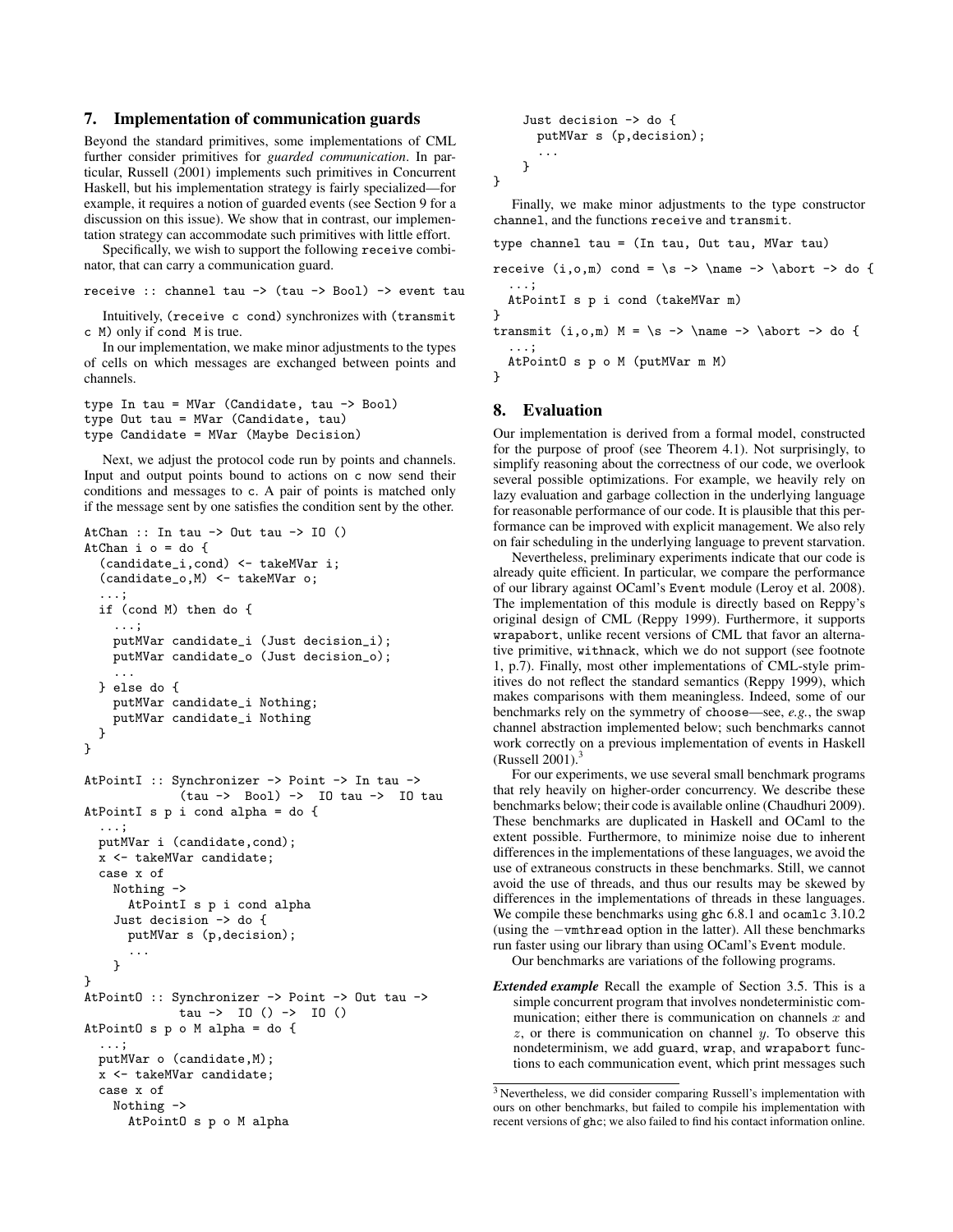as "Trying", "Succeeded", and "Failed" for that event at run time. Both the Haskell and the ML versions of the program exhibit this nondeterminism in our runs.

- *Primes sieve* This program uses the Sieve of Eratosthenes (Wikipedia 2009) to print all prime numbers up to some  $n \geq 2$ . We implement two versions of this program: (I) uses choose, (II) does not.
	- (I) In this version, we create a "prime" channel and a "not prime" channel for each  $i \in 2..n$ , for a total of  $2 * (n - 1)$ channels. Next, we spawn a thread for each  $i \in 2..n$ , that selects between two events: one receiving on the "prime" channel for  $i$  and printing  $i$ , the other receiving on the "not" prime" channel for  $i$  and looping. Now, for each multiple  $j \leq n$  of each  $i \in 2..n$ , we send on the "not prime" channel for j. Finally, we spawn a thread for each  $i \in 2..n$ , sending on the "prime" channel for i.
	- (II) In this version, we create a "prime/not prime" channel for each  $i \in 2..n$ , for a total of  $n-1$  channels. Next, we spawn a thread for each  $i \in 2..n$ , receiving a message on the "prime/not prime" channel for  $i$ , and printing  $i$  if the message is true or looping if the message is false. Now, for each multiple  $j \leq n$  of each  $i \in 2..n$ , we send false on the "prime/not prime" channel for  $j$ . Finally, we spawn a thread for each  $i \in 2..n$ , sending true on the "prime/not prime" channel for i.
- *Swap channels* This program implements and uses a *swap channel abstraction*, as described in (Reppy 1994). Intuitively, if x is a swap channel, and we run the program

forkIO (do {y <- sync (swap x M); ...}); do  $\{y' \leftarrow \text{sync} (\text{swap } x \text{ M}'); \dots\}$ 

then  $M'$  is substituted for y and M is substituted for y' in the continuation code (elided by ...s).

```
type swapChannel tau = channel (tau, channel tau)
swap :: swapChannel tau -> tau -> event tau
swap ch msgOut = guard (do {
  inCh \le -new:
  choose [
    wrap (receive ch)
       (\x \rightarrow x \text{ let } (\text{msgIn, outCh}) = x \text{ in do }sync (transmit outCh msgOut);
                 return msgIn
              } ),
    wrap (transmit ch (msgOut, inCh))
       (\_ -> sync (receive inCh)) ]
} )
```
Communication over a swap channel is already highly nondeterministic, since one of the ends must choose to send its message first (and accept the message from the other end later), while the other end must make exactly the opposite choice. We add further nondeterminism by spawning multiple pairs of swap on the same swap channel.

*Buffered channels* This program implements and uses a *buffered channel abstraction*, as described in (Reppy 1992). Intuitively, a buffered channel maintains a queue of messages, and chooses between receiving a message and adding it to the queue, or removing a message from the queue and sending it.

Our library performs significantly better for all except one of these benchmarks—for the swap channels benchmark, the difference is only marginal. Note that in this case, our protocol possibly wastes some rounds by matching points that have the same synchronizer (and eventually canceling these matches, since such points can never be selected together). An optimization that eliminates such matches altogether should improve the performance of our implementation.

Beyond total running times, it should also be interesting to compare performance relative to each CML-style primitive, to pinpoint other possible sources of inefficiency. We defer a more detailed investigation of these issues, as well as a more robust account of implementation differences between the underlying languages (especially those of threads), to future work.

All the code that appears in this paper is available online at:

```
http://code.haskell.org/cml/
```
Additional resources on this project are available at (Chaudhuri 2009; Chaudhuri and Franksen 2009).

## 9. Related work

We are not the first to implement CML-style concurrency primitives in another language. In particular, Russell (2001) presents an implementation of events in Concurrent Haskell. The implementation provides guarded channels, which filter communication based on conditions on message values (as in Section 7). Unfortunately, the implementation requires a rather complex Haskell type for event values. In particular, a value of type event tau needs to carry a higher-order function that manipulates a continuation of type IO tau -> IO (). Further, a critical weakness of Russell's implementation is that the choose combinator is asymmetric. As observed in (Reppy and Xiao 2008), this restriction is necessary for the correctness of that implementation. In contrast, we implement a (more expressive) symmetric choose combinator, following the standard CML semantics. Finally, we should point out that Russell's CML library is more than 1300 lines of Haskell code, while ours is less than 150. Yet, guarded communication as proposed by Russell is already implemented in our setting, as shown in Section 7. In the end, we believe that this difference in complexity is due to the clean design of our synchronization protocol.

Independently of our work, Reppy and Xiao (2008) recently pursue a parallel implementation of a subset of CML, with a distributed protocol for synchronization. As in (Reppy 1999), this implementation builds on ML machinery such as continuations, and further relies on a compare-and-swap instruction. Unfortunately, their choose combinator cannot select among transmit events, that is, their subset of CML cannot express selective communication with transmit events. It is not clear whether their implementation can be extended to account for the full power of choose.

Orthogonally, Donnelly and Fluet (2006) introduce *transactional events* and implement them over the software transactional memory (STM) module in Concurrent Haskell. More recently, Effinger-Dean et al. (2008) implement transactional events in ML. Combining all-or-nothing transactions with CML-style concurrency primitives is attractive, since it recovers a monad. Unfortunately, implementing transactional events requires solving NP-hard problems (Donnelly and Fluet 2006), and these problems seem to interfere even with their implementation of the core CML-style concurrency primitives. In contrast, our implementation of those primitives remains rather lightweight.

Other related implementations of events include those of Flatt and Findler (2004) in Scheme and of Demaine (1998) in Java. Flatt and Findler provide support for *kill-safe abstractions*, extending the semantics of some of the CML-style primitives. On the other hand, Demaine focuses on efficiency by exploiting communication patterns that involve either single receivers or single transmitters. It is unclear whether Demaine's implementation of non-deterministic communication can accommodate event combinators.